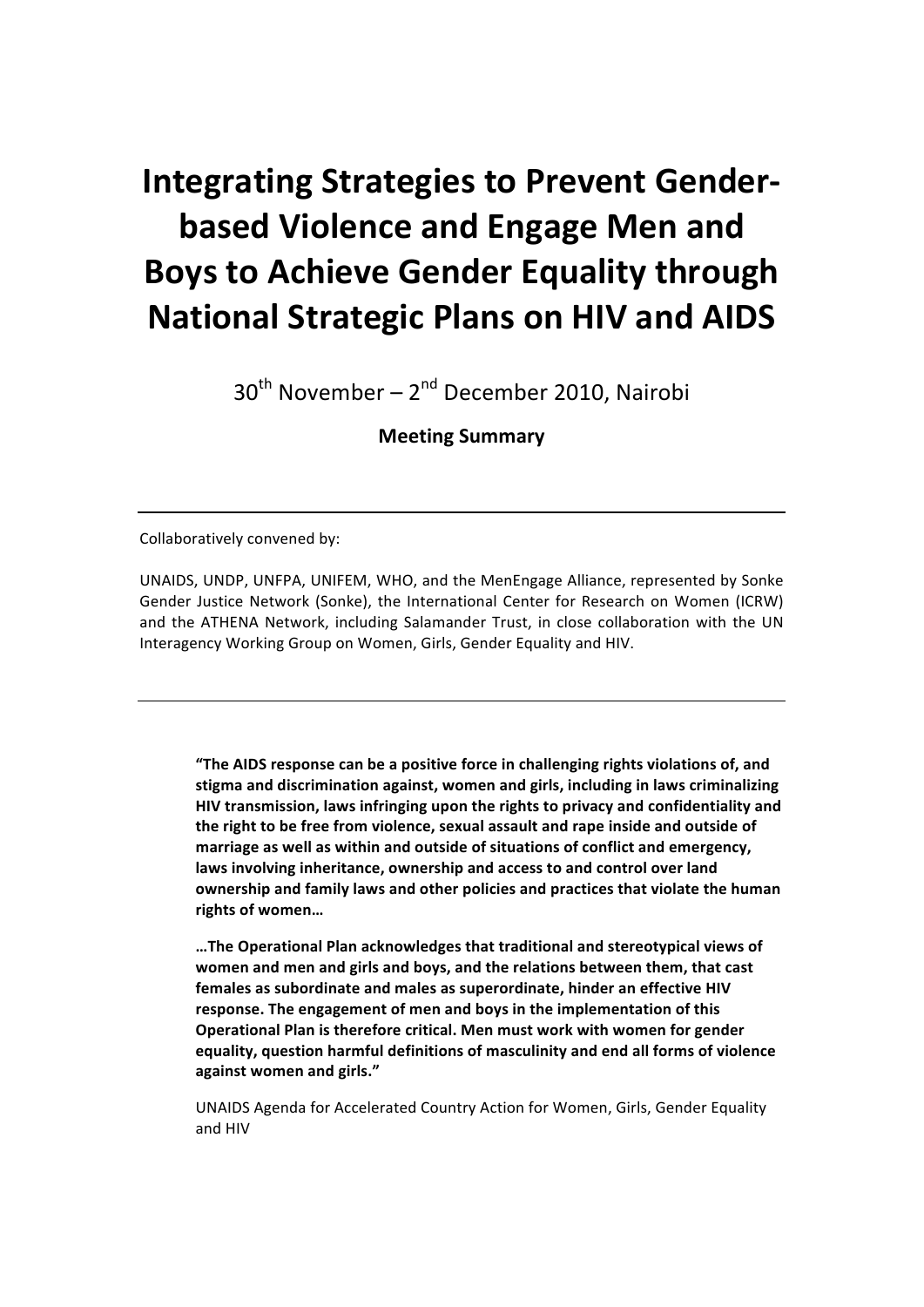# **Meeting Summary**

## **Background!and!Rationale**

There is growing recognition of and attention to gender-based violence as a cause and consequence of HIV, and an expanding evidence-base establishing the linkages between HIV, gender inequality, and violence against women and girls. Despite this, programming and policies to address the intersection have not yet reached the scale, depth, or breadth required to reverse the overlapping epidemics of gender-based violence and of HIV. Too often, policies and programming to address gender-based violence are under-resourced and fragmented, operating in parallel to the national HIV response rather than in coordination and alignment. Moreover, the current level of resources for advancing women's rights and responding to gender inequality and gender-based violence in the context of HIV is insufficient to effectively implement policies that do exist, support the scale-up and replication of promising programmes, to engage in operational research, or to expand the evidence base. Lack of adequate investment in national strategies to address structural drivers of gender inequality and of violence (in general and in the context of HIV) has resulted in a fragmented approach, consisting generally of small-scale projects, often operating without the benefit of a sound unifying national strategy, and with limited investment in monitoring and evaluation.

National Strategic Plans on HIV and AIDS are a key platform for articulating an HIV response that advances gender equality, champions women's rights, engages men and boys, and ends gender-based violence as a cause and consequence of HIV. As such, the Nairobi meeting aimed to support 14 country delegations from 5 regions to review their current National Strategic Plan on HIV and AIDS, assess the strengths and weaknesses of their National Strategic Plans on HIV and AIDS with regards to addressing gender-based violence and engaging men and boys, and develop a four point plan to strengthen cross-cutting attention to gender equality, gender-based violence, and engaging men and boys in their national planning processes and forthcoming National Strategic Plans on HIV and AIDS. The countries represented at the workshop included: Cambodia, Cote d'Ivoire, Kenya, India, Jamaica, Haiti, Liberia, Pakistan, Papua New Guinea, Rwanda, Serbia, South Africa, Sudan, and Ukraine.

#### **Framework for Action**

To address women, girls, and gender equality in the context of HIV and to fast-track a more effective response, the UNAIDS family and UN Women have articulated a renewed and intensified commitment to address the intersection of gender equality and HIV in two key frameworks: the "UNAIDS Agenda for Accelerated Country Action for Women, Girls, **Gender Equality and HIV"** and the "UNAIDS Action for Results: Outcomes Framework 2009-**2011"**.

The "UNAIDS Agenda for Accelerated Action for Women, Girls, Gender Equality and HIV" commits to "address HIV needs of women and girls and stop violence against women", recommending 26 strategic actions that countries can take to achieve this goal. The document emphasises the need to strengthen and broaden partnerships, build synergies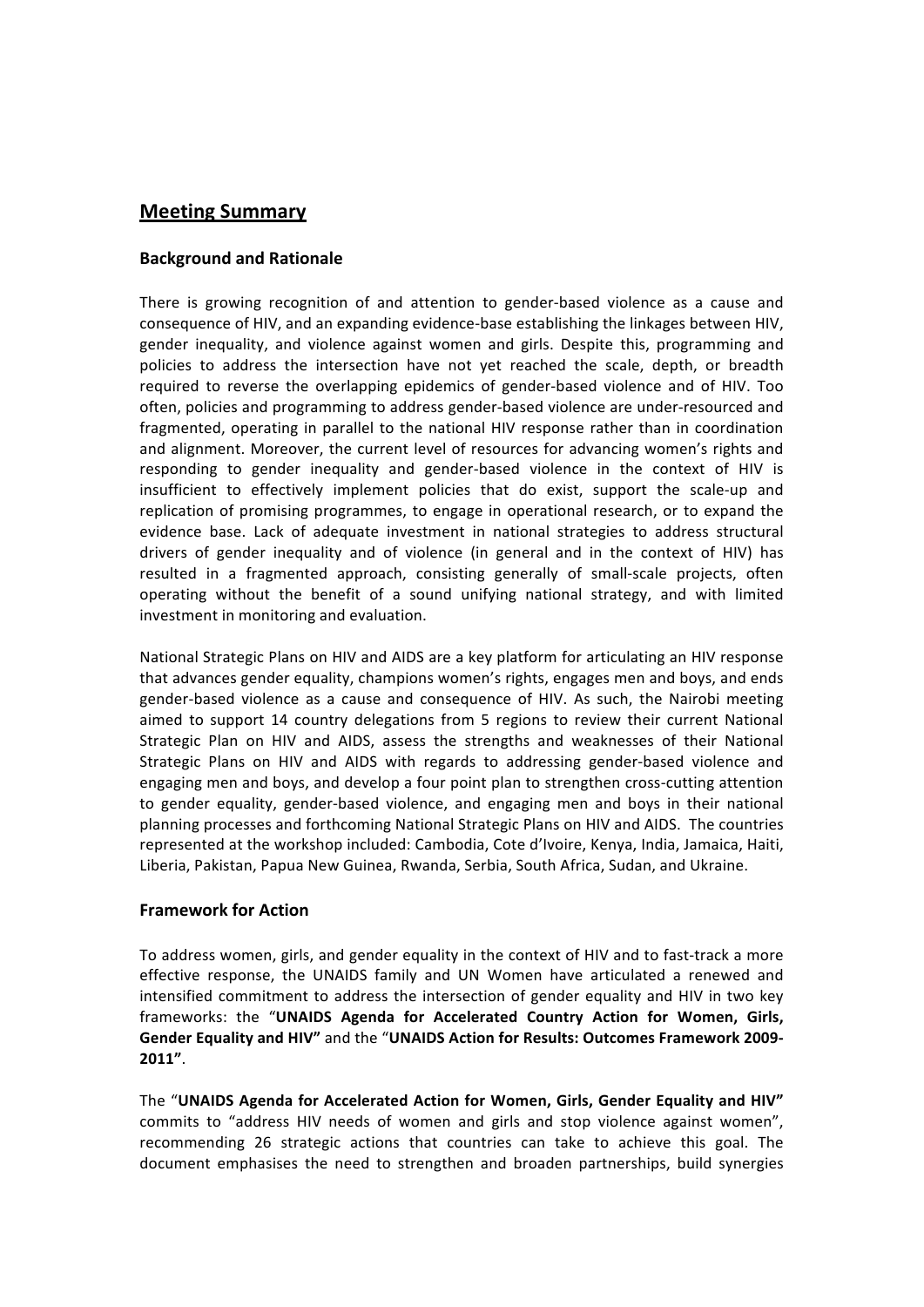between the women's rights movement and the HIV response, and actively engage men and boys for gender equality. The agenda is based on three key recommendations:

- 1. Generate better evidence and increased understanding of the specific needs of women and girls in the context of HIV and ensure tailored national AIDS responses.
- 2. Translate political commitments into scaled-up action and resources that address the rights and needs of women and girls in the context of HIV.
- 3. Champion leadership for an enabling environment that promotes and protects women and girls' human rights and their empowerment, in the context of HIV.

The "UNAIDS Action for Results: Outcomes Framework 2009–2011" priority 8 pledges the UNAIDS family to "meet the HIV needs of women and girls and stop sexual and genderbased violence: by building on the synergies between the gender and AIDS response for positive change to the lives of women and girls and by utilizing opportunities to comprehensively respond to sexual and gender-based violence." To this end, UNAIDS and UN partners have committed to achieving the following bold results by the end of 2011:

- At least 50 countries have undertaken a broad consultative process to agree on strategic actions, based on the key issues faced by women and girls and gaps in the national AIDS response, guided by the UNAIDS Agenda for Women and Girls;
- At least 25 countries have included three or more strategic actions from the UNAIDS Agenda for Women and Girls in their national strategic plans, with appropriate budgets for implementation;
- At least 15 countries will have initiated implementation of a comprehensive set of actions to address and prevent violence against women;
- At least 50% of the high HIV prevalence countries, which have operationalized the Secretary General UNITE Campaign, have integrated HIV into the campaign.

In addition, the UN Secretary-General's UNITE to End Violence against Women campaign, the Millennium Declaration, and the 2015 deadline of the Millennium Development Goals (MDGs) all make clear the UN's commitment to ending gender-based violence and advancing women's rights.

# The Nairobi Meeting on Integrating Strategies to Prevent Gender-based Violence and Engage Men and Boys to Achieve Gender Equality through National Strategic **Plans on HIV and AIDS**

The Nairobi meeting was organized to respond to the commitments outlined above, and the concern that gender-based violence and the engagement of men and boys for gender equality have not been sufficiently integrated into countries' National Strategic Plans on HIV and AIDS. The meeting forms part of growing efforts to address the intersections of gender equality and HIV, including: championing women's rights in the context of HIV and AIDS, addressing the HIV needs of women and girls, enhancing efforts to integrate a focus on gender-based violence as a cause and consequence of HIV into HIV responses, and actively engaging men and boys in achieving gender equality to challenge constructions of masculinities that exacerbate the spread and impact of HIV and AIDS.

Countries were selected to participate in the Nairobi meeting on the basis of the following priorities: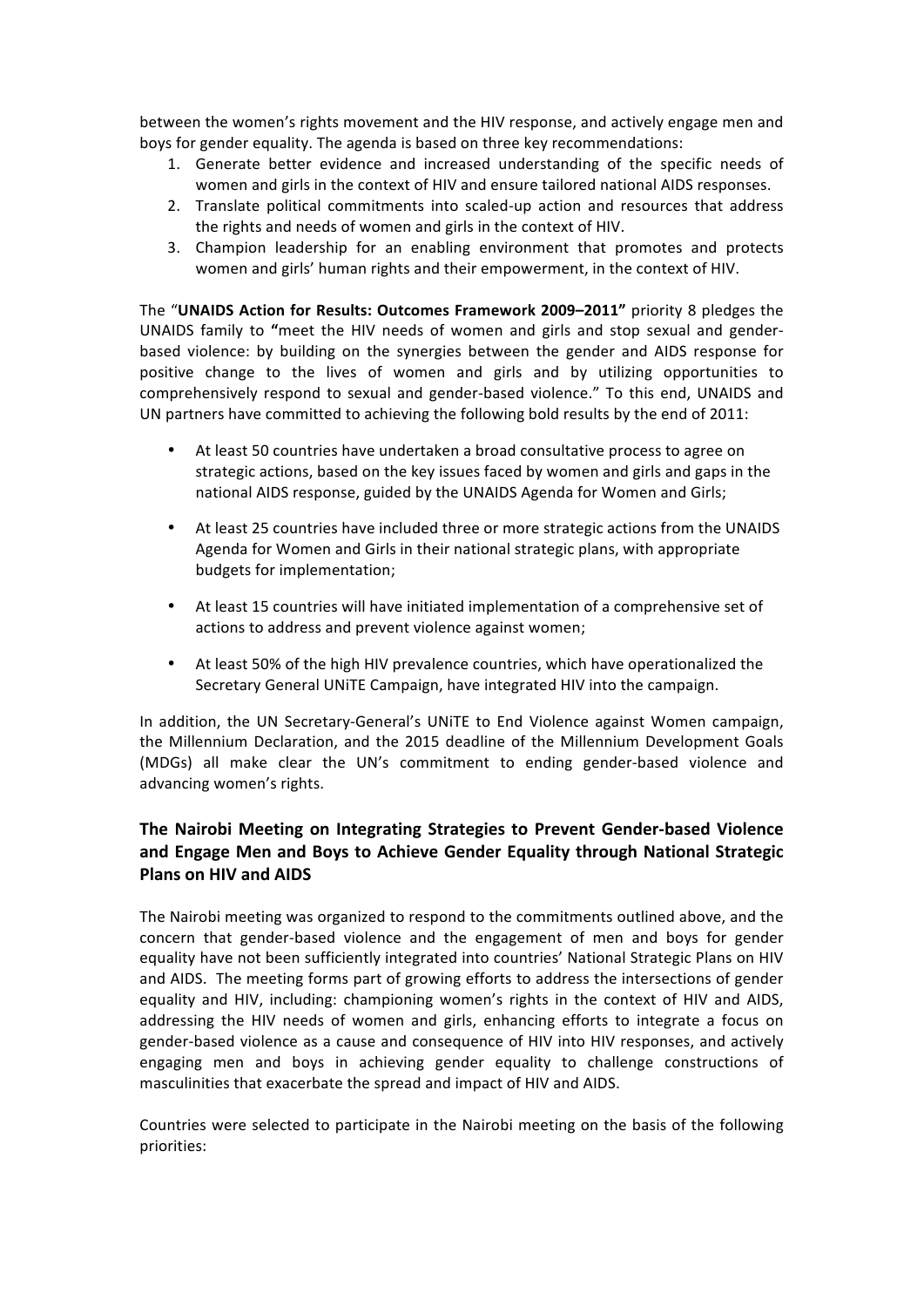- Countries in the process of revising their National Strategic Plans on HIV and AIDS (NSPs) or engaging in mid-term reviews, with a particular focus on those with high rates of both HIV and GBV;
- Countries in which gender advisors are in place in National AIDS Committees / Councils and where there is specific potential to take forward the work after the meeting; and,
- Countries in which promising work with men and boys for gender equality is already being conducted and with strong implementing partners having established expertise in working with men and boys.

# **Core Concepts**

In order to bring all participants into the conversation, the meeting began by laying out a series of core concepts. The core concepts cover both substantive areas, such as what "gender" means in the context of HIV and the current evidence about the relationship between GBV and HIV, as well as programmatic concepts, useful strategies, and lesson learned from efforts to date.

**1. Gender Inequality and HIV (***Aeneas Chuma, UN Resident Coordinator, Kenya*)

It is important to begin this discussion by asserting that a lack of attention to gender equality lies at the heart of many challenges to effective HIV planning and programming. This is part of a growing acknowledgement that biomedical and behavioural interventions, alone, will not result in effective national responses. Gender is an intrinsic component of the HIV epidemic as a structural driver of HIV. It affects the vulnerability of women and girls, men and boys, men who have sex with men (MSM), and transgender people. Evidence shows that the persistence of gender-based violence and the lack of social and legal remedies drive HIV and hinder AIDS responses. Gender-based violence, or the threat of violence, limits women's ability to negotiate safer sex and self-protection. The resources available for this work remain inadequate to support and scale up promising programmes, conduct proper research, deepen understanding, and act on research findings. Addressing gender inequality means working to address the structural marginalization of women and girls. It also relies on targeting men and boys: an avenue of work that needs to be increased.

## 2. Integrating Gender into HIV Programmes (Nduku Kilonzo, Liverpool VCT, Care and *Treatment)*

*GBV, HIV, vulnerability and risk:* when we look at issues of gender and HIV, we need to tackle key questions around women's and girls' vulnerability. Vulnerability is defined as a predisposition to being at risk of HIV due to biological, social, and structural factors, over which individuals have limited control. Risk refers to unprotected sex with a partner of unknown or discordant HIV status. When we consider HIV vulnerability and risk, we need to bear in mind issues around sexual decision-making and negotiation, and how these are affected by accepted norms of masculinity and femininity. If there is violence in a relationship, it may not be possible to negotiate safe sex. This underlines the importance of a focus on GBV and the engagement of men in successful HIV responses. We need to include consideration of masculinity and femininity in all planning and programming. This is the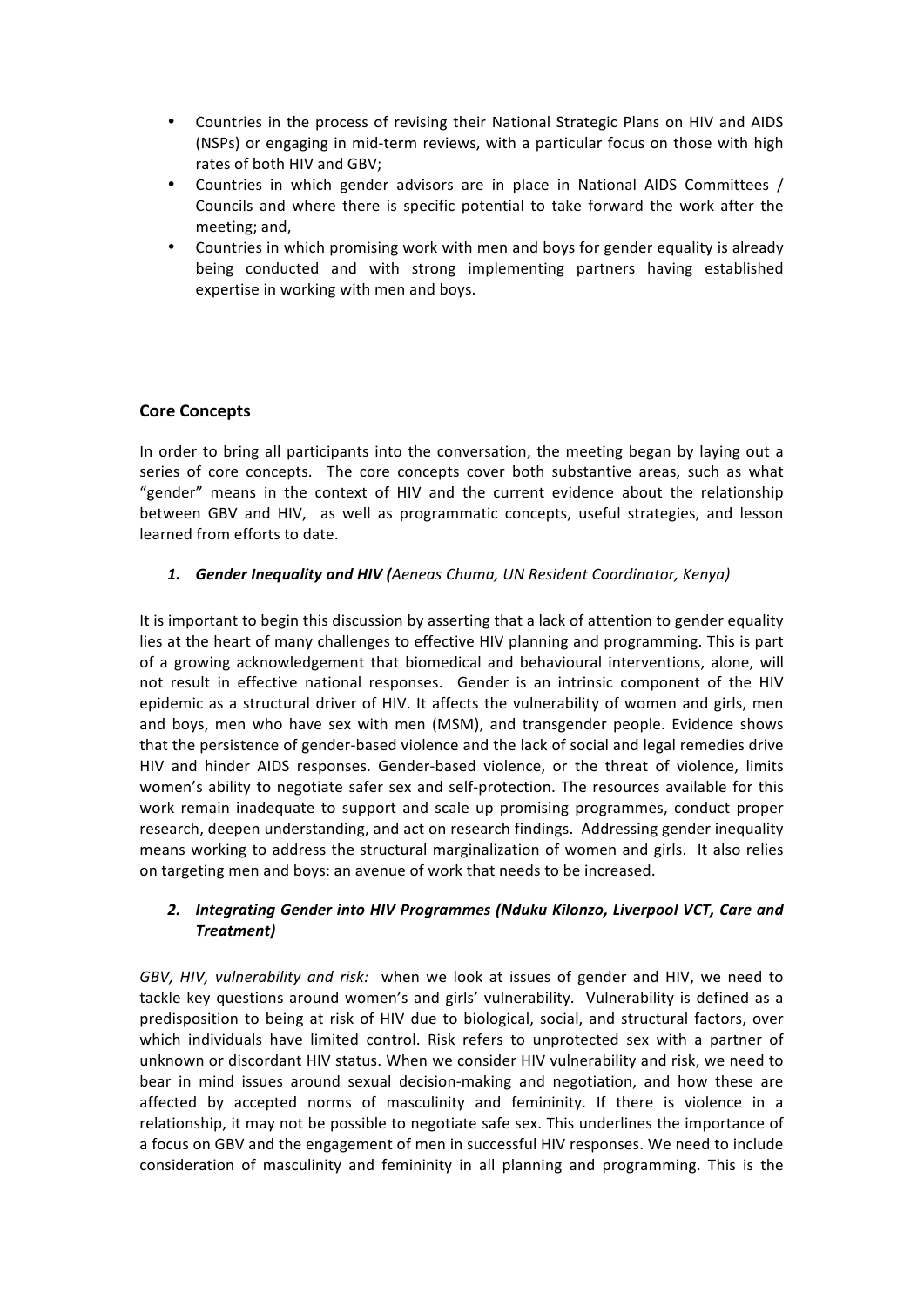cornerstone of an effective prevention response. We need to say that certain practices and beliefs are not culture and cannot be justified on the grounds of culture.

Linkages of GBV and HIV: What evidence do we have for gender-based violence as a driver of HIV? While there is not much data, what is available is good data. Much of the available data is not well utilised as it is not given a gendered lens. Dealing with gender-based violence is key to all interventions relating to HIV. Gender-based violence has major outcomes including psychosocial effects, physical injuries, and unwanted pregnancies. It is not viable for society to ignore this. We will not achieve prevention goals unless we consider gender-based violence more broadly than just sexual violence.

Lessons in HIV programming: It is important to look at gender issues within HIV programming. Each HIV programme has important gender implications and considerations. For example;

- o It is clear that more women test and we need voluntary counselling and testing (VCT) drives that target and involve men. We also need to encourage couple intake because men are often the decision makers in relationships.
- $\circ$  Prevention of Mother to Child Transmission (PMTCT) is always focused on women and does not encourage male participation.
- $\circ$  In behavioural change campaigns relating to HIV, we need gender targeted prevention messages.
- $\circ$  Access to female condoms needs more attention.
- o In programmes for dealing with sexually transmitted infections (STIs), we need different ways to target women as many female infections are asymptomatic.

*Using a gender lens:* These points emphasise the importance of using a gendered lens when creating and assessing programmes. The current focus in evaluating programming is on results. However, we are trying to gauge the results of something that is the effect of far more complex processes. Programmes exist within structures, which include mechanisms for planning and funding resources. Another concern is that we often only focus on and monitor actual programmes, and not the broader structures. When looking at biomedical interventions, we need to consider the extent to which these take cognisance of gender. Intensified investment in research on gender-related aspects is required for the scale up of biomedical interventions.

*Gaps and opportunities:* There is minimal funding available for addressing gender and human rights within programmes, supporting structures and systems, and additional funding is required to support monitoring and evaluation. Currently donors do not include gender indicators. We need to think about what the indicators should be if gender issues are targeted appropriately. Social change cannot be a quick win. We need sustained funding for longer-term social transformation interventions and "quick win" programmes. We need a shift in focus to populations most at risk, yet it is important that money should not be withdrawn from other programmes to fund this area.

We have several opportunities coming up, including several strategic planning processes. We need people to monitor accountability, and this requires defined indicators and performance measures and ensuring gender analysis and follow up of recommendations. We need to conduct capacity building around gender analysis and on the utilization of vulnerability indicators in national responses.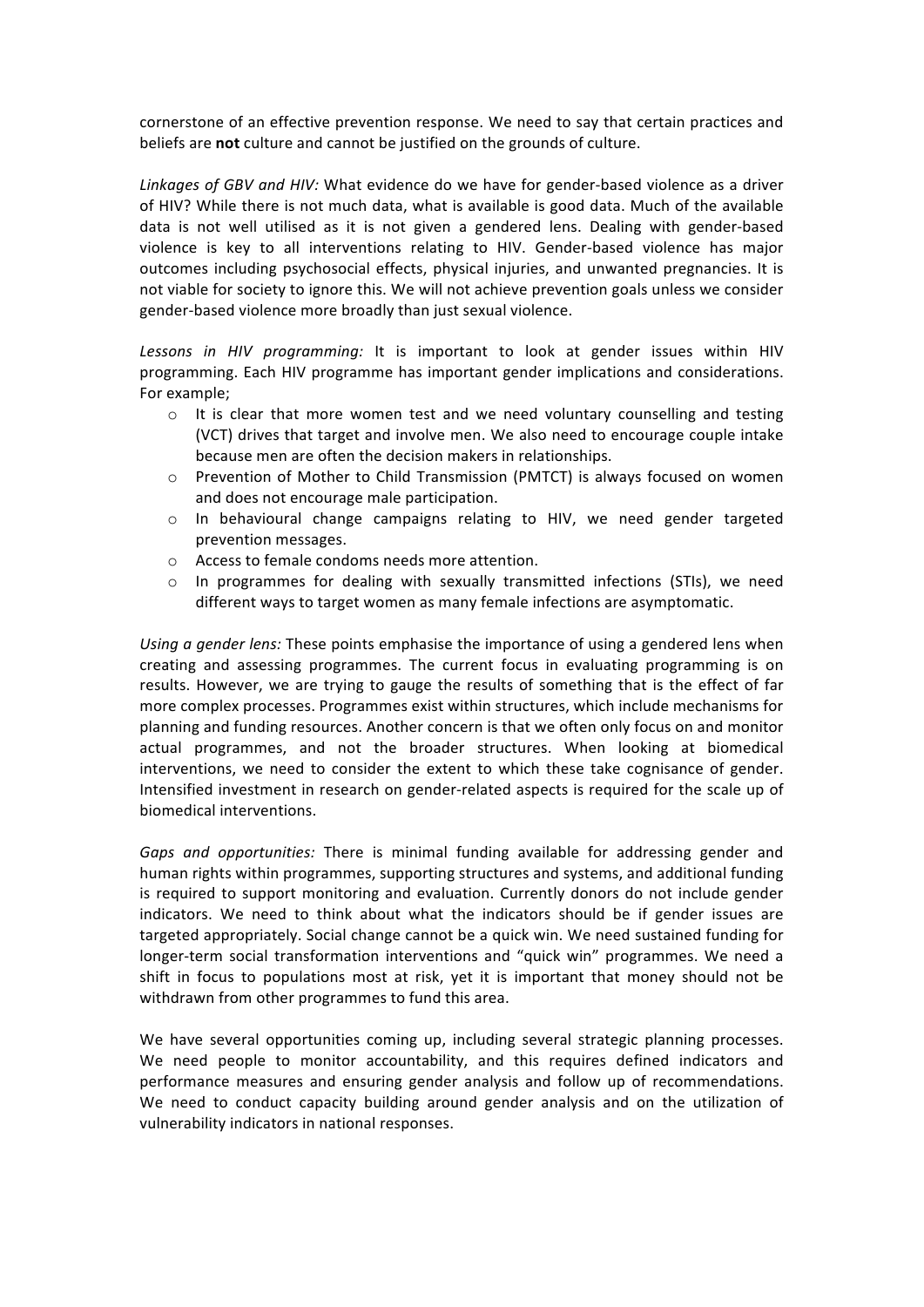### 3. Addressing the Linkages between GBV and HIV (Upala Devi, UNFPA)

*Gender as a structural driver:* Global studies demonstrate that women living with HIV are more likely to have experienced violence, and women who have experienced violence are more likely to be HIV positive. Violence, or the threat of violence, can increase women's vulnerability to HIV; and violence can also act as a barrier to accessing HIV prevention, care, and treatment services. Poverty is a major factor in the spread of HIV. Women's disempowerment through poverty makes it more difficult for them to protect themselves from infection by their partners and increases their exposure to sexual abuse and rape. It also limits their access to information about protection and prevention. This situation is worsened in conflict and post-conflict settings.

*Evidence and models:* A growing body of promising, well-evaluated programmes has been implemented around the world, and this research and evaluation can inform national strategic planning. However, evidence shows that national learning is ad hoc. Many promising models remain pilots because they cannot be scaled up due to various factors, including a lack of political will and financial and other resources. For interventions to be sustainable, they must be incorporated into National Strategic Plans on HIV and other national plans on gender and gender-based violence, Poverty Reduction Strategies, UN Common Country Assessments (CCAs), and Development Assistant Frameworks (UNDAFs).

*NSPs and gender:* National Strategic Plans are based on a comprehensive plan of action involving a multi-sector coordinated approach. There are currently 68 National Strategic Plans on HIV: Africa has the most (26); Asia has second highest (17); followed by Latin America and the Caribbean (16); and Russia and Eastern Europe (9). A brief scan of about 65 National Strategic Plans on HIV or plans on gender and HIV around the world shows that in general, linkages between gender and HIV are not well articulated and few National Strategic Plans on HIV address linkages between gender-based violence and HIV. In addition, few plans on women, peace, and security address the linkages between HIV and genderbased violence, although there are some National Action Plans on Security Council Resolutions 1325 and 1820 focusing on addressing sexual violence and HIV in post-conflict settings (for example, Uganda, Sierra Leone, Rwanda, and Liberia).

Other national processes: Poverty Reduction Strategies and National Development Plans are becoming the key development planning instruments in many countries, determining national priorities and domestic as well as external resource allocation. There is a strong rationale for integrating HIV and AIDS into these strategies to ensure that adequate resources are allocated to HIV programmes. Where HIV and AIDS have been mainstreamed into Poverty Reduction Strategies and National Development Plans, some measurable results have been achieved in reversing the epidemic (eg, in Uganda, Senegal, Thailand, Cambodia, and Brazil).

It should be noted that effective implementation of plans remains a key issue and there is need for a systematic analysis of all plans, to monitor the lessons learnt, in particular during implementation.

#### *What kind of GBV Interventions can be incorporated into NSPs? (Julia Kim, UNDP)*

*Programming on GBV and HIV evidence:* In 2009 WHO and UNAIDS conducted a global review of the evidence on HIV and AIDS and violence against women entitled, "*Addressing* violence against women and HIV/AIDS: What works?" Highlighting examples of evaluated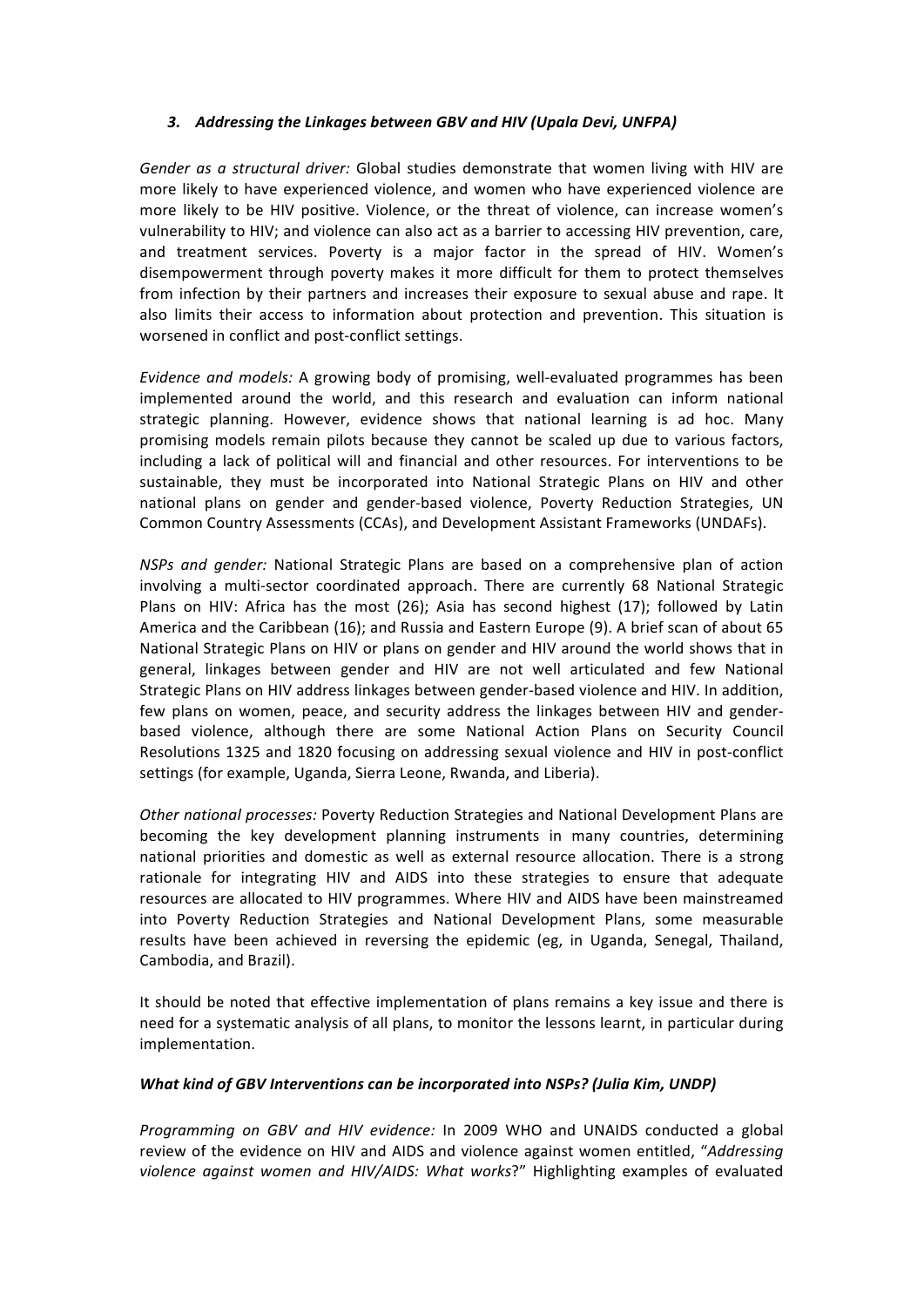programmes in order to draw out lessons, the report provides a menu of program and policy options to consider when creating National Strategic Plans on HIV and AIDS. Recognising that National Strategic Plans are an opportunity to generate synergy and scale by intervening on multiple levels simultaneously, using coordinated strategies that are mutually reinforcing, it recommends the following guidelines:

- $\circ$  Programmes included in National Strategic Plans need to consider the diversity of those experiencing and perpetrating GBV.
- $\circ$  National Strategic Plans must be informed by a human rights-based approach.
- $\circ$  Different vulnerable groups must be specifically included and targeted in National Strategic Plans.
- $\circ$  National Strategic Plans need to have a combination of "quick wins" and more longterm transformational interventions.

Lessons to date: National Strategic Plans should adopt an 'ecological approach', recognising that individuals' choices are embedded in structural factors and in the broader social context and are affected by:

- 1. Individual factors (beliefs, attitudes, condom use, drug/alcohol use)
- 2. Relationships (intimate partner, extended family)
- 3. Community (schools, religion, mass media)
- 4. Structural factors (poverty, cultural norms, laws)

Effective interventions need to address all of these factors.

Individuals should be targeted by service-based programmes, communities by mass-media campaigns and community mobilisation, and countries by using laws and policies and a more structural approach:

Services-based programmes: In an example from Kenya, Liverpool VCT developed a comprehensive post-rape care and post exposure prophylaxis (PEP) programme. Piloted in three diverse district hospitals with VCT facilities, results showed that survivors receiving initial trauma and HIV counselling were more likely to complete PEP. These services have since been scaled-up and integrated within HIV services in government facilities.

Mass-media campaign: Soul City in South Africa uses multifaceted "edutainment" media (TV, radio dramas, print) in a multi-pronged focus on health and social change, including addressing GBV and HIV specifically. Soul City is currently being scaled up regionally. Mass media is an important tool with a broad range and reach and the capacity for swift replication.

Legal and policy work: A programme for sex workers in Karnataka, India, who experience stigmatisation, harassment, and high levels of GBV, targets beyond sex workers to reach other key groups like the police and the judiciary, and addresses the law. A multilevel intervention was conducted, which led to a reduction in police violence against sex workers, increased awareness of and reporting of non-police violence, greater positive media coverage of sex workers, and a crisis team equipped to respond to cases within 24 hours.

Structural approach: The IMAGE Program in South Africa addresses violence caused by economic vulnerability by offering microfinance loans, combined with community mobilization around GBV and HIV. After two years, results showed improvements in women's economic empowerment, a reduction in intimate partner violence and a decrease in HIV risk hehaviour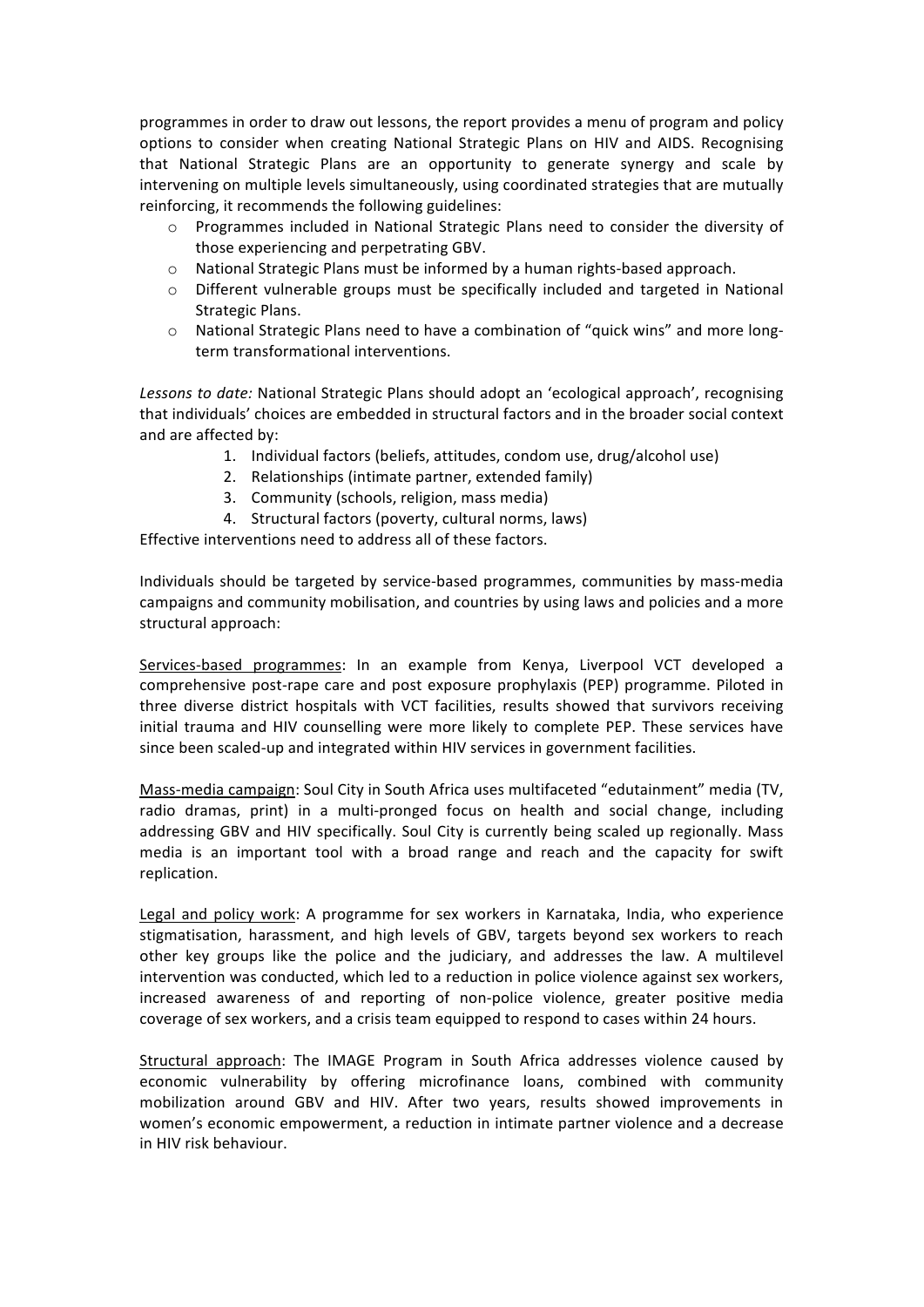Promoting gender equality and addressing gender-based violence should be incorporated as important targets and focus areas in national HIV strategies, rather than being sidelined. Addressing gender in HIV plans makes sense in its own right, and improves the efficiency of HIV strategies.

## *Engaging Men in Gender Transformative Approaches in HIV Prevention and Care, and GBV* **Prevention (Gary Barker, ICRW)**

In evaluations conducted with 57 programmes working with men and boys around the world it was found that two thirds showed evidence of changes of practice; well-designed group education or interpersonal interactions with men applied consistently can lead to behaviour change. However, most of these programmes were small scale and short-term, reaching a limited number of men and boys. In addition, most were run by civil society programmes with limited capacity and staff to take this work to scale. As a result, this important work is still not integrated in major gender-based violence and HIV prevention initiatives, at a policy level or to reach large numbers of men.

Gender norms and attitudes correlate with: men's self-reported physical violence toward partners; participation in care work and care giving; use of health services; acts of delinguency, number of sexual partners, condom use, substance and alcohol use and STI symptoms. The same underlying norms that sustain men's domination of women also create harmful outcomes for men. Gender-equitable men report more life satisfaction and more satisfying relationships. For example, when asked to report rates of gender-based violence, men report perpetrating at similar rates to self reported victimisation rates reported by women. While older men were more likely to have perpetrated gender-based violence, a significant trend found was higher rates of gender-based violence perpetration in the last year by younger men when compared with older men..

A key factor here is the social expectation that men should be providers. Feelings of frustration and stress at an inability to meet this expectation often result in negative behaviour. A research study found that the higher the levels of work stress, the higher the levels of intimate partner violence. Men who reported being "economically stressed" were 50% more likely to have engaged in intimate partner violence.

With regard to men's support for women's rights, there has been an increase in the percentage of men who believe in gender equality. However, a study exploring this found support among men for women's rights only in so far as men do not lose power. Most men think that gender-based violence laws work too harshly against men, making it too easy for prosecution, despite the fact that prosecution rates for gender-based violence are actually extremely low. This suggests the need for more public education and confirms that simply passing laws is not enough.

Programmes that enjoy the highest levels of success are those that are 'gender transformative' and seek to promote equitable relationships and changes in gender relations and power, as opposed to programmes that are 'gender blind' or 'gender neutral'. A gender transformative approach requires assessing and tackling the following issues:

- $\circ$  Social norms that sustain behaviour:
- $\circ$  Relations between men and women;
- $\circ$  Ways that women interact with men;
- $\circ$  Economic, social and political power or status of women;
- $\circ$  Gender-specific needs and vulnerabilities of men and the power dimensions of relationships between men;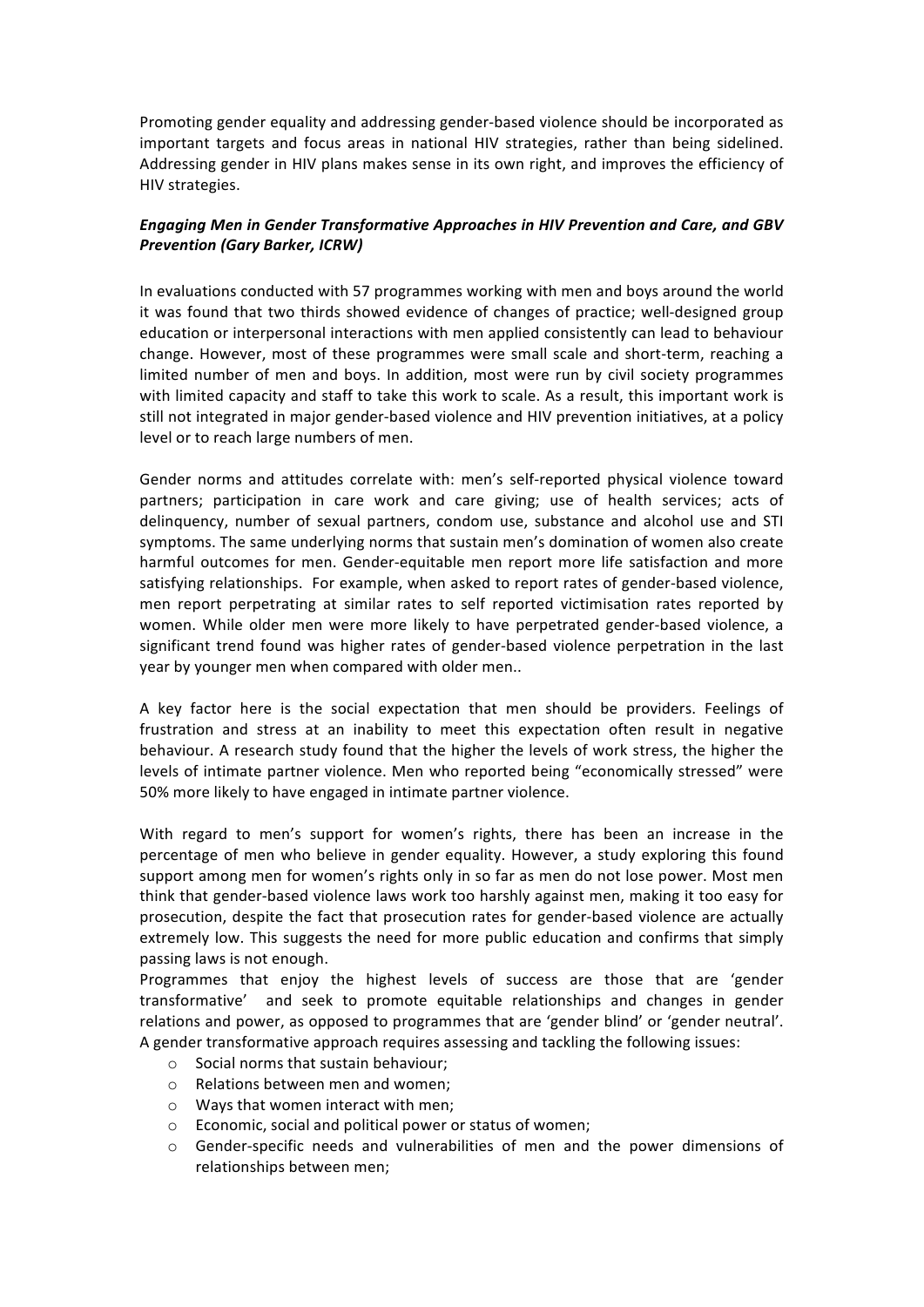- $\circ$  Social institutions and their practices; and
- $\circ$  Laws and policies.

## **Integrating Gender into National AIDS Strategic Plans: Country Case Studies**

## *How Cambodia Integrated Gender into their AIDS Response (Hor Bun Len, National AIDS* **Authority, Cambodia)**

Cambodia is recognised internationally as a country that has reduced HIV transmission due to the efforts of both government and civil society. Since 2001, there have been three NSPs in Cambodia, for the periods  $2001-2005$ ,  $2006-2010$  and  $2011-2015$ , providing for a comprehensive and multi-sectoral response. Gender Equality is one of the key guiding principles of the third NSP, which aims to: reduce further infections by taking targeted prevention interventions to scale; increase coverage and quality of care, treatment and support; and alleviate the socioeconomic and human impacts of AIDS.

The third NSP was developed through national consultative meetings with the active participation of many partners from government, civil society (over 150 NGOs), UN agencies, donors, the private sector, PLHIV networks, women's and men's networks. A consultant was hired to conduct a desk review of gender assessments and other relevant documents to identify some of the major challenges to integrating gender equality into the national AIDS programmes. This was followed by a gender audit of the country exploring gender in relation to HIV. The following key gaps were identified: efforts tended to focus on women without reference to the need to transform negative male gender norms and behaviours; there was a lack of capacity to create, collect and analyze indicators relating to programming impacts, and to translate political commitments into programmatic actions. A consensus meeting was then held with stakeholders working on gender to develop gender-responsive activities for incorporation into the NSP. Gender equality was addressed in the third NSP through:

- Increased prevention programmes targeting entertainment workers (sex workers), men who have sex with men (MSM) and transgender persons, substance users, other men perceived to be engaged in "high-risk" behavior, young people aged 10-24 years (in and out of schools), and prisoners;
- Scaling up and improving of quality of health and prevention programmes;
- Scaling up of PMTCT services; and
- Improving systems for biomedical prevention of HIV.

In order to take this work forward, the following needs were identified:

- Gender expertise and trainer and trainee curriculum development;
- Advocacy tools aimed at policy makers at various levels;
- **Development of gender-sensitive policies to provide an enabling environment;**
- **IMPROVED COMMUNICATION STATEGIES: and**
- One-stop services for female survivors of violence (including shelter, legal and psychosocial support and PEP).

Cambodia has experienced a number of challenges during implementation, and has identified the need for:

- Stronger commitment and greater leadership from all sectors at national, regional and international level;
- Development of actions with tangible outputs in gender mainstreaming;
- Increased awareness of gender mainstreaming as a collective organizational responsibility; and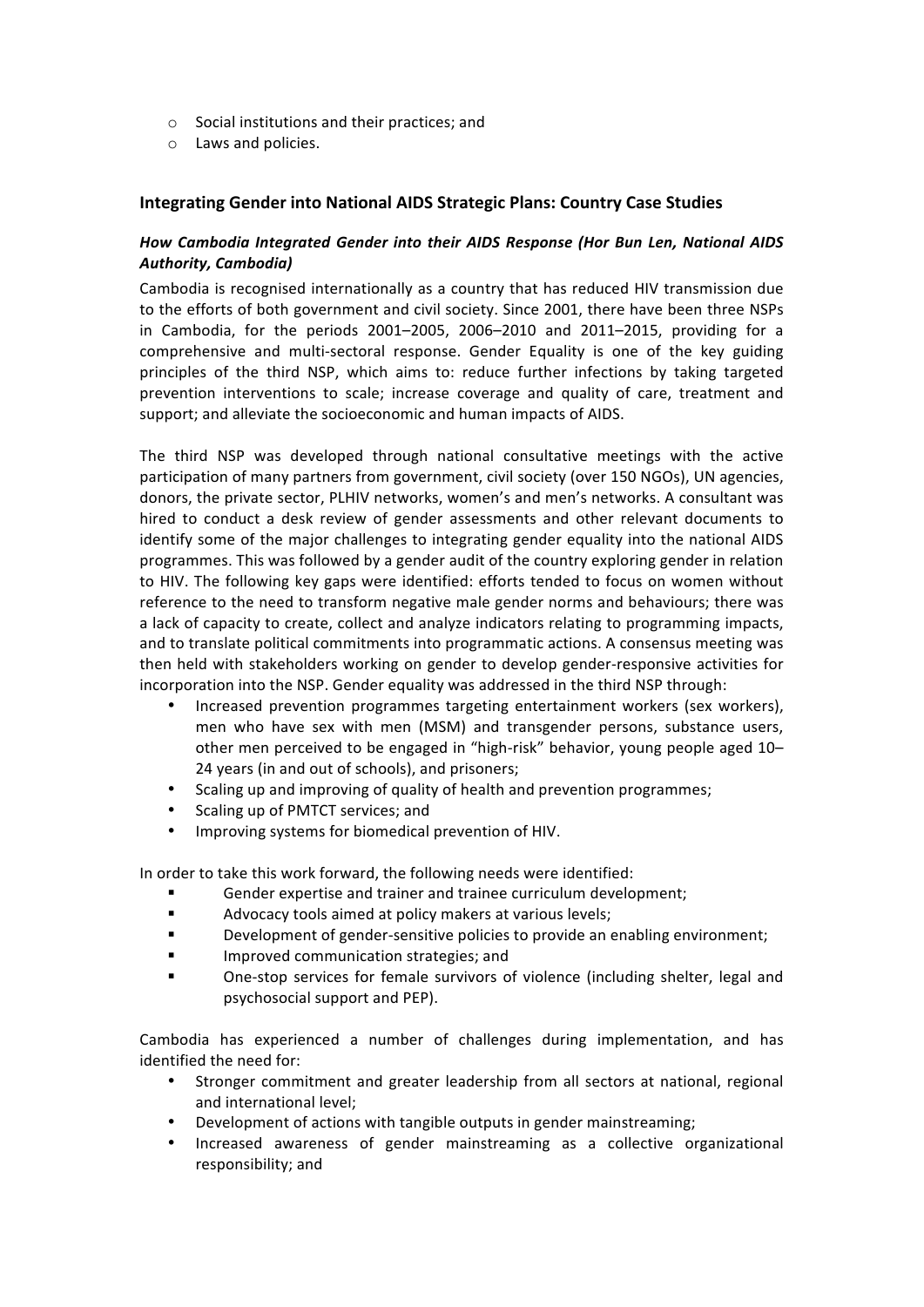• Sustainability and harmonization of donor support with government funds.

# *Integrating Gender, GBV, and Engaging Men and Boys into the 3<sup>rd</sup> Kenyan National AIDS Strategic(Plan*

#### *(Eunice(Odongi,(National(AIDS(Control(Council,(Kenya)*

There are significant gender disparities in the HIV rate in Kenya, with two HIV-positive females for every one male, and women shouldering 80% of the burden of care relating to HIV. The impact of stigma and discrimination are gendered. While fewer men than women access HIV services, fewer women are reached with information about HIV and AIDS.

A review of Kenya's first NSP (KNASP) by a team of gender and human rights experts highlighted the gender dimensions of the epidemic, resulting in the development of a new NSP with a stronger focus on gender. Prior to this, HIV was viewed solely as a health issue. In 2001, a Gender Technical Sub-Committee was established to address the systematic and structural obstacles impeding the incorporation of gender into programmes and activities.

There is a review underway currently of the second KNASP, to inform recommendations for the development of the third KNASP. A consultant has been contracted to conduct a gender audit of structures and processes, alongside a process of broad multi-stakeholder consultations. The Strategic Review Planning Process Working Group is overseeing the process, divided into different pillars dealing with thematic issues, under a cross-cutting pillar engaging with all of the pillars.

Steps have been taken to maximise stakeholder engagement in developing the third KNSAP, with CSOs and the private sector constituting 58% of representation, government 33%, and development partners 9%. Organisations representing people living with HIV are involved in reviewing the process at every point and a national youth, gender, and human rights consultative meeting was held. Various groups are represented in the cross-cutting pillar, as well as several sub-thematic groups that include youth, sex workers, the elderly population, populations of humanitarian concern, and people with disabilities.

The key factors that assisted Kenya during the process included:

- Financial support from UNFPA;
- Some social and behavioural evidence to inform priorities on gender;
- A national gender policy and gender expertise in key structures;
- Political commitment at the highest level; and
- An effective international and national policy environment.

While Kenya experienced some challenges with regard to low technical capacity on gender analysis and gender mainstreaming, and limited data on social and behavioural studies for evidence-based programming, the overall results were positive.

The country has successfully integrated gender and human rights into programming and has achieved a more gender-responsive NSP (KNASP  $2009/10 - 2012/13$ ). This new plan includes a result-based matrix and a two-year *National Plan of Operations*, with components on financial resource mobilization, a technical support plan, commodity projections, and a monitoring and evaluation framework.

#### Lessons Learned

- $\circ$  Start by conducting a gender assessment / audit to identify gaps;
- $\circ$  Make strategic use of existing data (surveys, GBV surveys, surveillance data);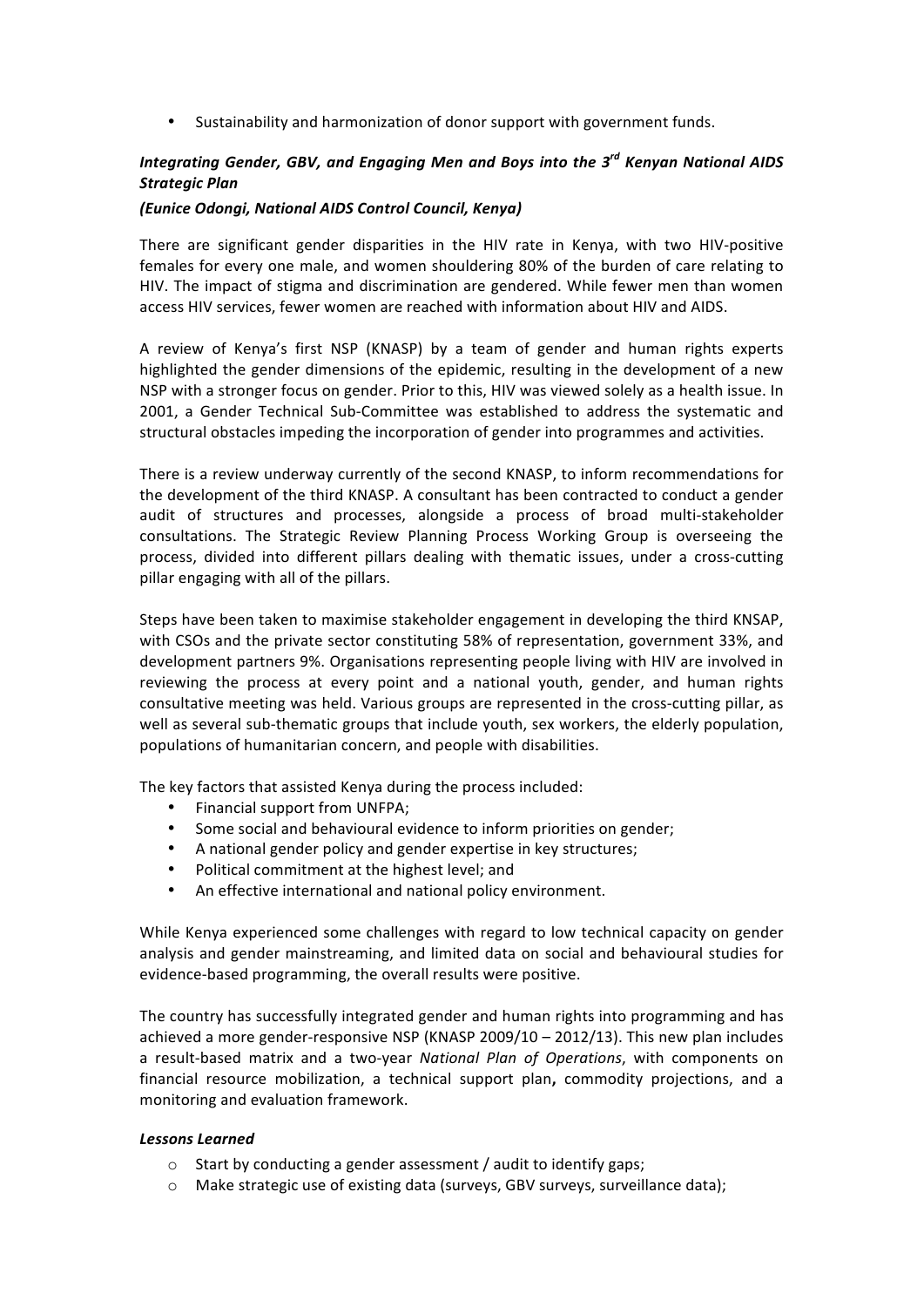- $\circ$  Consult with CSOs and other stakeholders;
- o Include gender in objectives, outputs, and results of NSP;
- $\circ$  Ensure core expertise on gender is built into the planning process; and
- $\circ$  Develop a plan to build capacity, particularly of policy makers, through advocacy and sensitisation.

# **Practical Approaches for Strengthening Attention to Gender Equality, Gender**based Violence, and the Work with Men and Boys in National Strategic Plans on **HIV!and!AIDS**

Several different approaches and frameworks were presented during the workshop, as well as some lessons to be drawn from the discussions. A gender transformative approach was central to the dialogue and deliberations of the meeting, and in outline form requires assessing and tackling the following issues:

- $\circ$  Social norms that sustain behaviour:
- $\circ$  Relations between men and women;
- $\circ$  Ways that women interact with men;
- o Economic, social, and political power and status of women;
- $\circ$  Gender-specific needs and vulnerabilities of men and the power dimensions of relationships between men:
- $\circ$  Social institutions and their practices; and
- o Laws!and!policies.

#### *Key(Considerations(*

- $\circ$  National Strategic Plans must be informed by a human rights-based approach. Human rights based approaches help ensure that programming is effective, ethical, and participatory. Lack of human rights in national HIV responses runs the risk of pushing key populations out of reach from health, social, and legal services.
- $\circ$  Programmes included in National Strategic Plans need to consider the diversity of those experiencing and perpetrating gender-based violence. If not, significant groups may be left out of programming  $-$  for example, reaching female sex workers requires a very different outreach and communications approach than reaching married women in the general population. Moreover, the main perpetrators of violence against sex workers are often different from those perpetrating violence against married women in the general population.
- $\circ$  Different vulnerable groups must be specifically included and addressed in National Strategic Plans, such as women living with HIV, young women, men who have sex with men, people who use drugs, and sex workers.
- $\circ$  National Strategic Plans need to have a combination of "quick wins" such as ensuring access to and availability of post-exposure prophylaxis and comprehensive post-rape care protocols and more long-term transformational interventions to address harmful masculinities and to end cultural and traditional practices that are harmful to the health and rights of women and girls, men and boys.
- o National Strategic Plans should recognise that individuals' choices are embedded in a broader social context, and adopt an 'ecological approach' that assesses the role of: individual factors (beliefs, attitudes, condom use, drug/alcohol use); relationships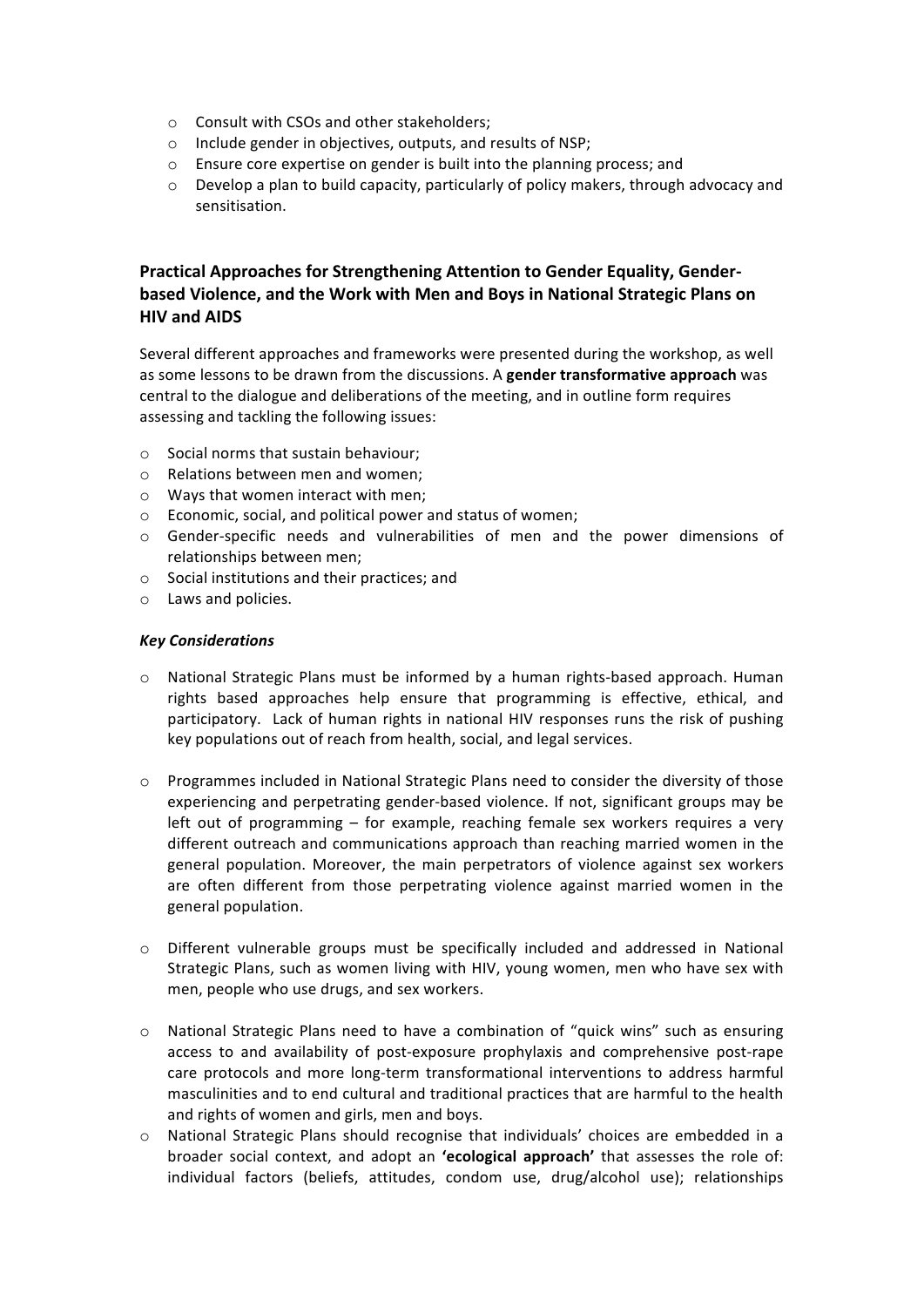(intimate partner, extended family); community (schools, religion, mass media); and structural factors (poverty, cultural norms, laws). Interventions will only be effective if they address all of these factors.

Practical strategies to practically apply span a **'spectrum of change'** and include:

- 1. Strengthening the legal and policy framework: Developing strategies to develop or change laws and policies and to monitor and to advocate for and support the implementation of such laws and policies.
- 2. Community mobilization: Supporting community members in their efforts to bring about change, especially through advocacy and activism.
- 3. Organizational development: Strengthening the operational capacity of women's rights organisations, networks of women living with HIV, and organisations working with men and boys to improve programme and organizational sustainability.
- 4. Community education including work with media.
- 5. Individual skills building.
- 6. Educating and engaging key stakeholders and service providers, especially in the health and criminal justice sectors.
- 7. Building effective networks and coalitions.

## **Summary!and!Conclusions**

!!!!!!!!!!!!!!!!!!!!!!!!!!!!!!!!!!!!!!!!!!!!!!!!!!!!!!!!!!!!

Understanding the gender dimensions of HIV, the links between gender-based violence and HIV, and the potential of men and boys as partners for gender equality from the perspective of planning, programming, and monitoring and evaluation, helps to foster a sustainable response to HIV and AIDS. Effective action for HIV prevention requires concerted and farreaching efforts to challenge and change harmful gender norms and inequality between women and men, as well as focused action to make community environments safer, especially for young women and girls, with attention to women and girls in diverse communities. HIV prevention also requires addressing how gender dynamics and the risk of gender-based violence affects people in key populations and at risk groups, such as sex workers and their clients, people who inject drugs, and men who have sex with men and their female partners. Identifying and supporting the needs of discordant couples is also important, as is paying attention to the differential impact of HIV on women and men, either as people living with HIV or as care-givers or family members.

Gender-based violence is a significant driver of HIV rendering women more vulnerable to HIV, and reducing women's ability to protect themselves from HIV. Gender-based violence is also a consequence of HIV, with a particular impact on women living with HIV. "Violence against positive women is any act, structure or process in which power is exerted in such a way as to cause physical, sexual, psychological, financial or legal harm to women living with HIV." $1$ 

A gender transformative approach that recognises that individuals' choices are embedded in structural factors and a broader social context should be taken as any intervention, to be

<sup>&</sup>lt;sup>1</sup> Hale, F. & Vazquez, M. (2011) *Violence Against Women Living With HIV/AIDS: A background paper.* Development Connections, ICW Global and UN Women: New York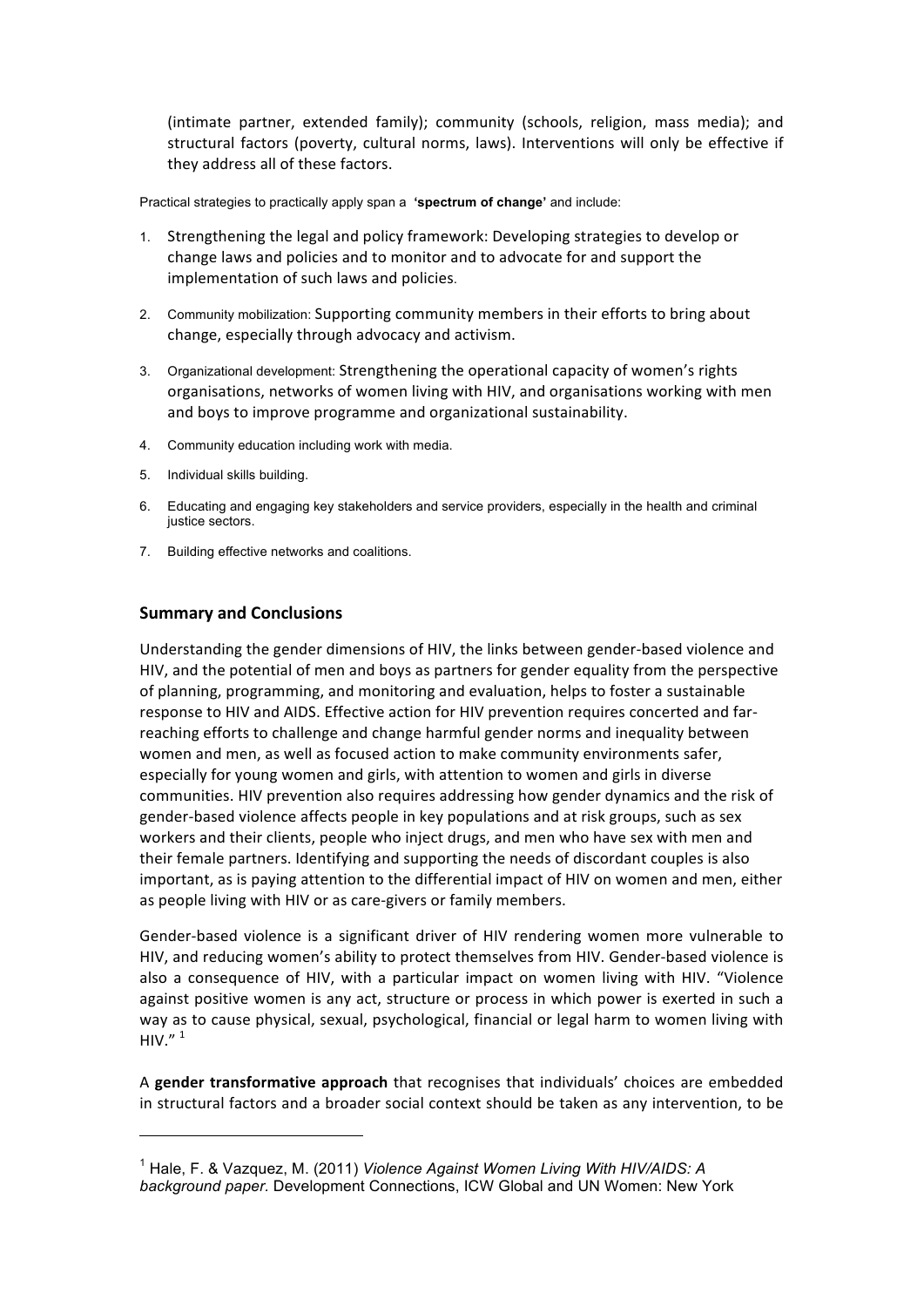effective, must consider and address the range of factors affecting individual behaviour from individual circumstances and relationships to community and structural factors. The key to effective HIV programming is to consider the implications and effects of gender at all levels from policies, to planning, to budgeting, implementation, and monitoring and evaluation. Further, the sustainability of interventions requires their incorporation into National Strategic Plans on HIV and AIDS that adequately address linkages between gender equality, gender-based violence, and HIV.

There is growing evidence globally about the effectiveness of programmes that address gender inequality, discrimination, and violence against women and girls in the context of HIV. Effective programmes seek to change societal norms that discriminate against women and girls, exacerbate marginalization, and condone violence and aim to create safer sexual environments and more equitable social environments, including, quite critically, by changing norms of "masculinity" as well as "femininity" through the engagement of men and boys as partners in a gender-transformative HIV response.

While it is clear that short-term gains can be achieved in selected areas of service provision – such as enhanced HIV testing services, ensuring access to sexual and reproductive health services, comprehensive post-rape care services, male engagement, and economic empowerment – the optimal solution in any given environment is implementation of actions addressing both long-term and short-term goals. Structural interventions work because they alter the context in which health or ill-health is produced; address socioeconomic conditions, the legal and policy context and social and cultural norms of gender (including ideas about appropriate feminine and masculine roles); and stress linkages between sexual and reproductive health and HIV policies, programmes and services.

Attention to gender and gender equality in HIV policies, plans, and programmes will strengthen the HIV response, and enhance the efficacy of biomedical, behavioral, and structural approaches.

#### **Moving!Forward**

In order to take forward this work, a multi-sectoral team was established with representatives from seven priority countries – Cambodia, Jamaica, Kenya, Papua New Guinea, Rwanda, South Africa, and Sudan  $-$  to drive an action plan framed by the following key recommendations:

- Include gender in planning and implementation of all HIV programmes;
- Mainstream HIV into Poverty Reduction Strategies, National Development Plans, and other plans and interventions;
- Scale up gender-specific interventions and programmes within National Strategic Plans on HIV:
- Utilize the 'ecological model' to understand factors affecting individuals' behaviour and inform targeting of individuals (through service-based programmes) and communities (through mass-media campaigns and mobilisation);
- Focus on gender transformative programmes;
- Employ positive, affirming messages in programming for men and boys;
- Adopt gender-responsible budgeting in NSPs and national AIDS responses; and
- Increase budget allocations and additional funding sources for short- and longer-term interventions.